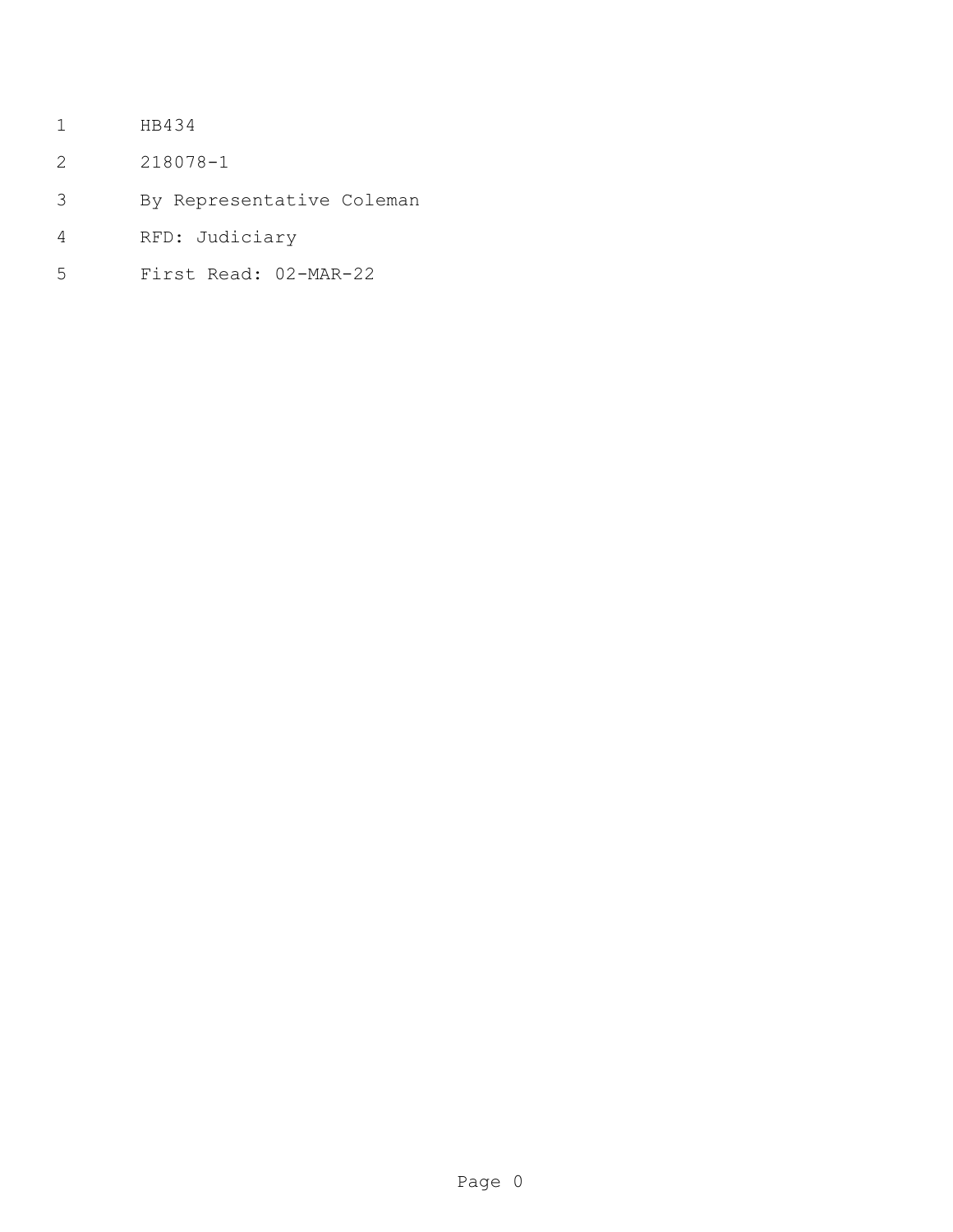218078-1:n:02/28/2022:CMH/bm LSA2022-679 SYNOPSIS: Under existing law, in the prosecution for any physical offense or sexual offense where the alleged victim is a child under 16 years of age, and in any prosecution involving the sexual exploitation of a child under 16 years of age, video depositions and closed circuit equipment may be used to obtain statements and witness testimony of the victim. This bill would authorize the use of video equipment and closed circuit equipment to obtain video depositions and testimony by victims of human 19 trafficking. 21 A BILL 22 TO BE ENTITLED 23 AN ACT Relating to criminal procedure; to authorize the use of video depositions by certain victims and witnesses of human trafficking under certain conditions; and to authorize the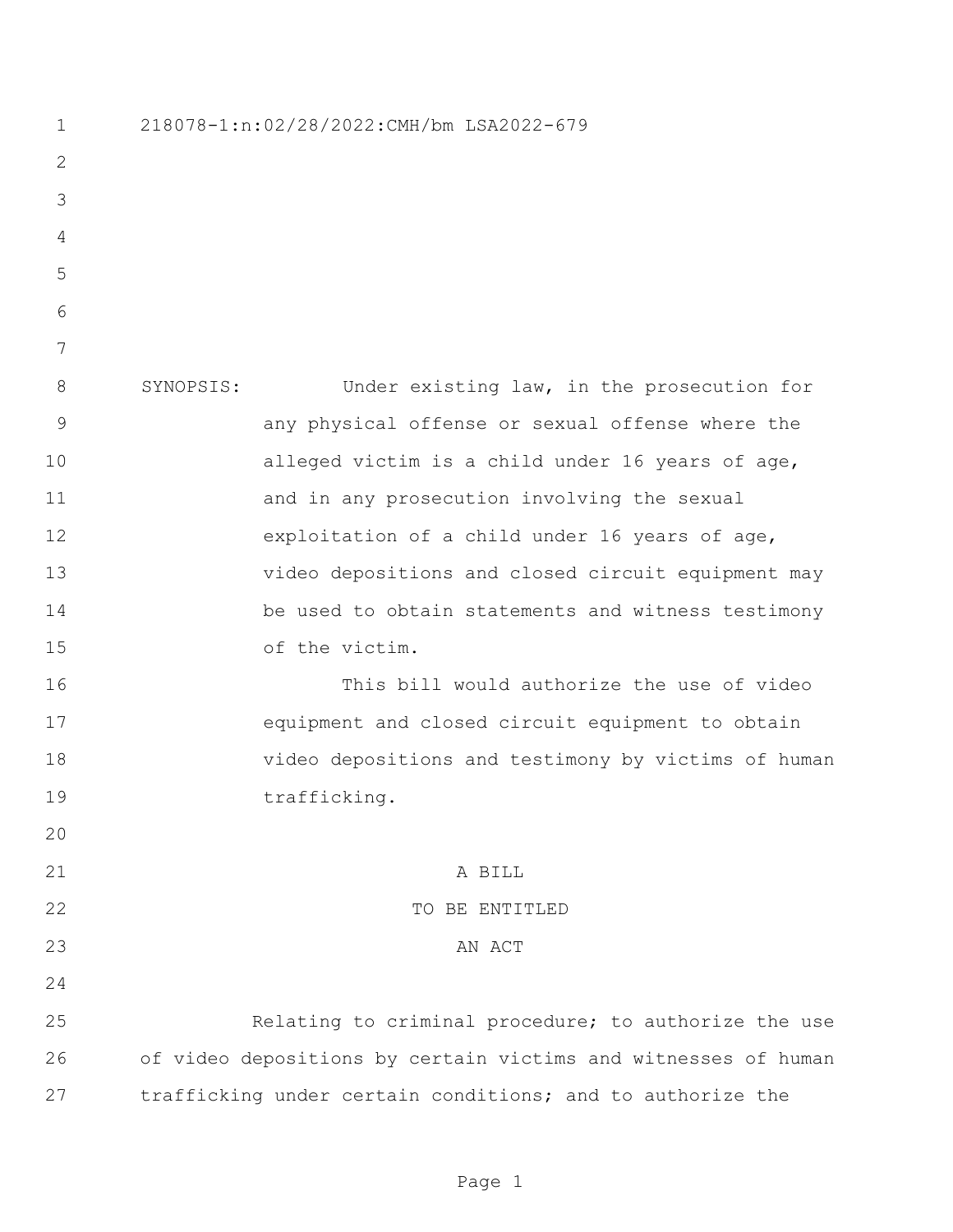giving of testimony by closed circuit video equipment by certain victims and witnesses of human trafficking under certain conditions.

BE IT ENACTED BY THE LEGISLATURE OF ALABAMA:

 Section 1. (a) In any criminal prosecution under Article 8 of Chapter 6 of Title 13A, Code of Alabama 1975, the court, upon motion of the district attorney or Attorney General, for good cause shown and after notice to the defendant, may order the taking of a video deposition of a victim of or witness to a crime without regard to the age of the victim or witness.

 (b) On any motion for a video deposition of the victim or witness, the court shall consider the nature of the 14 offense, the nature of testimony that may be expected, and the possible effect that the testimony in person at trial may have on the victim or witness, along with any other relevant matters that may be required by rule of the Supreme Court.

 (c) During the recording of a video deposition authorized pursuant to this section, the following persons shall be in the room with the victim or witness:

21 (1) The prosecuting attorney.

22 (2) The attorney for the defendant.

 (3) A person whose presence, in the judgment of the court, contributes to the well-being of the victim or witness and who has dealt with the victim or witness in a therapeutic setting regarding the abuse.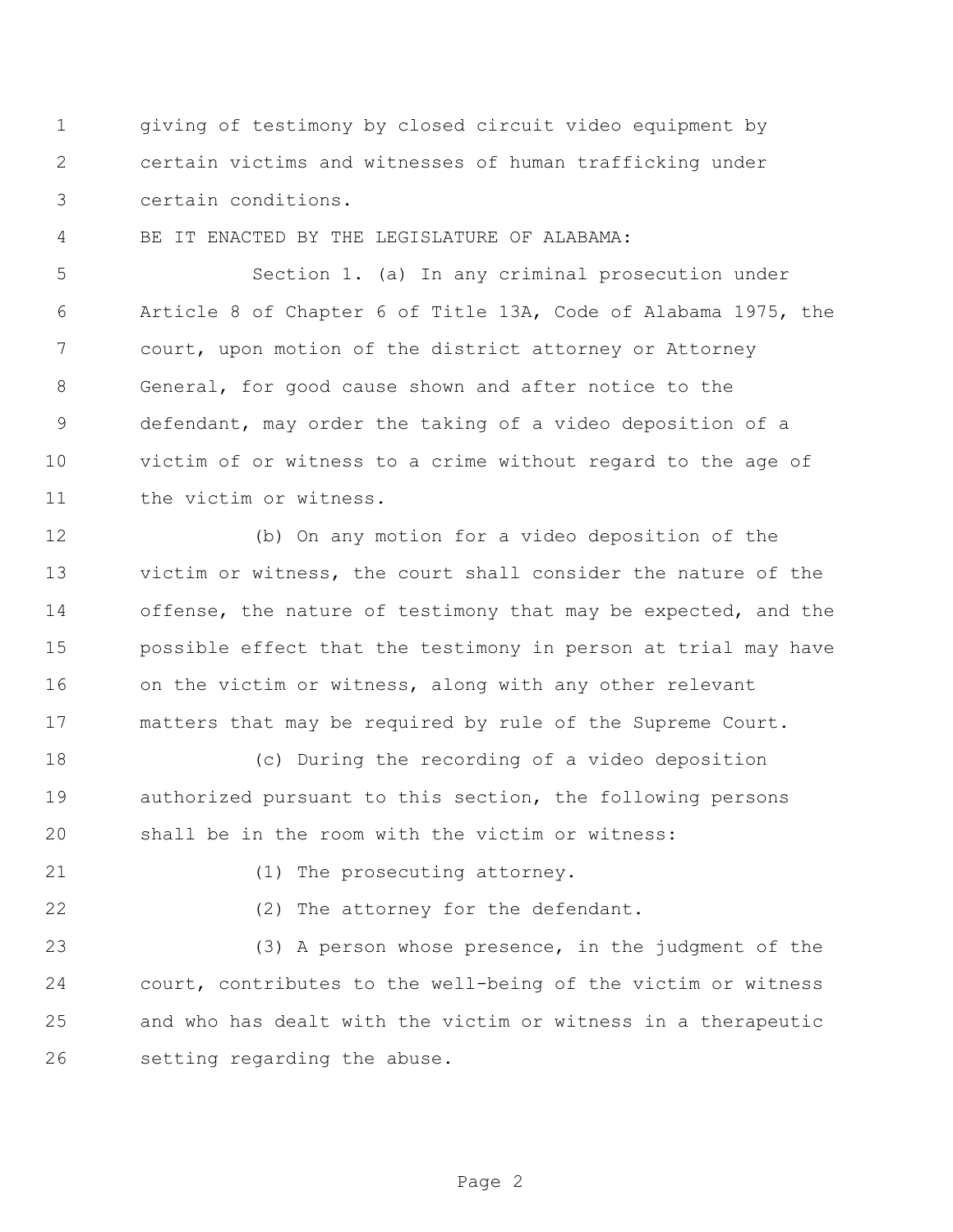(4) Additional persons, other than the defendant, in the discretion of the court.

 (d) Examination and cross-examination of the victim or witness shall proceed at the taking of the video deposition as though the victim or witness were testifying personally in the trial of the case. The state shall provide the attorney for the defendant with a copy of the video deposition at a suitable and reasonable time prior to the trial of the case. The court shall enter a protective order prohibiting the attorney for the defendant from copying, reproducing, or distributing the video deposition. Objections to the introduction into the record of the deposition shall be heard 13 by the judge in whose presence the deposition was taken, and unless the court determines that its introduction in lieu of the victim's or witness's actual appearance as a witness at 16 the trial will unfairly prejudice the defendant, the video deposition shall be entered into the record by the state in lieu of the direct testimony of the victim or witness and shall be viewed and heard at the trial of the case.

 (e) For the purposes of this section, "video deposition" means the recording of video, with sound, of witness testimony made under oath to be entered in the record in a judicial proceeding.

 (f) The Supreme Court may adopt rules of procedure regarding the taking and use of video depositions in criminal proceedings and juvenile cases, as well as transcription of video depositions in appeals of those cases.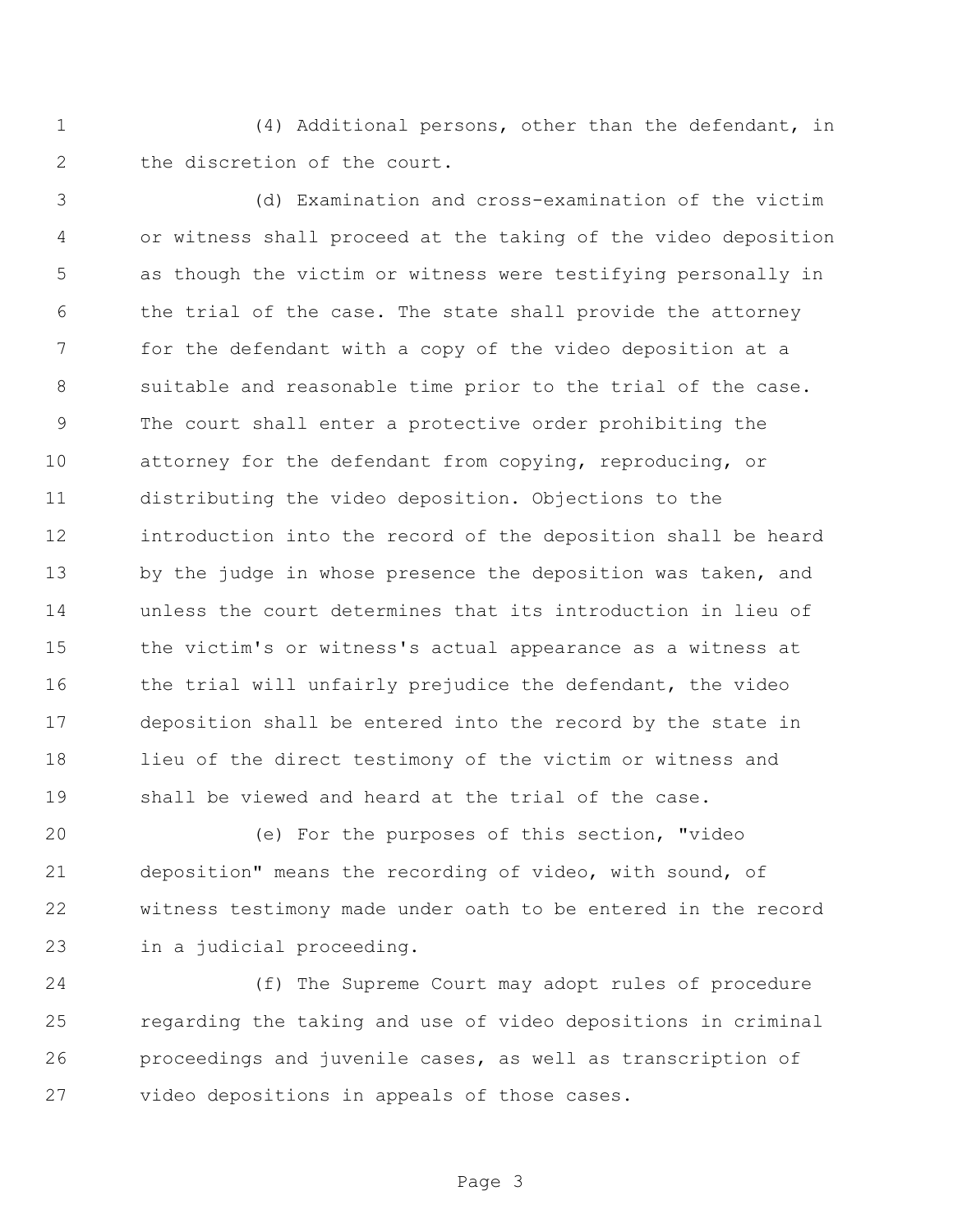(g) All costs associated with the recording of a deposition ordered pursuant to this section shall be paid by the state. The district attorney or Attorney General shall submit all related cost bills to the state Comptroller for approval and payment from the fund entitled Court Costs Not Otherwise Provided For.

 (h) All recordings of video depositions ordered pursuant to this section shall be subject to any protective order of the court for the purpose of protecting the privacy 10 of the victim or witness of the offense.

 (i) When necessary, the operator of the equipment used to record video depositions may also be in the room during the taking of the deposition and the operator shall make every effort to be unobtrusive.

 (j) Only the court, the prosecuting attorney, and the attorney for the defendant may question the victim or witness. During the testimony of the victim or witness, the defendant shall be provided access to view the testimony out of the presence of the victim or witness and shall be allowed to communicate with his or her attorney by any appropriate election method.

 (k) In circumstances where a defendant in a proceeding has elected to proceed without counsel, the court may appoint counsel for the defendant and may order counsel to question the victim or witness on behalf of the pro se defendant if the court finds that there is a substantial likelihood that the victim or witness would experience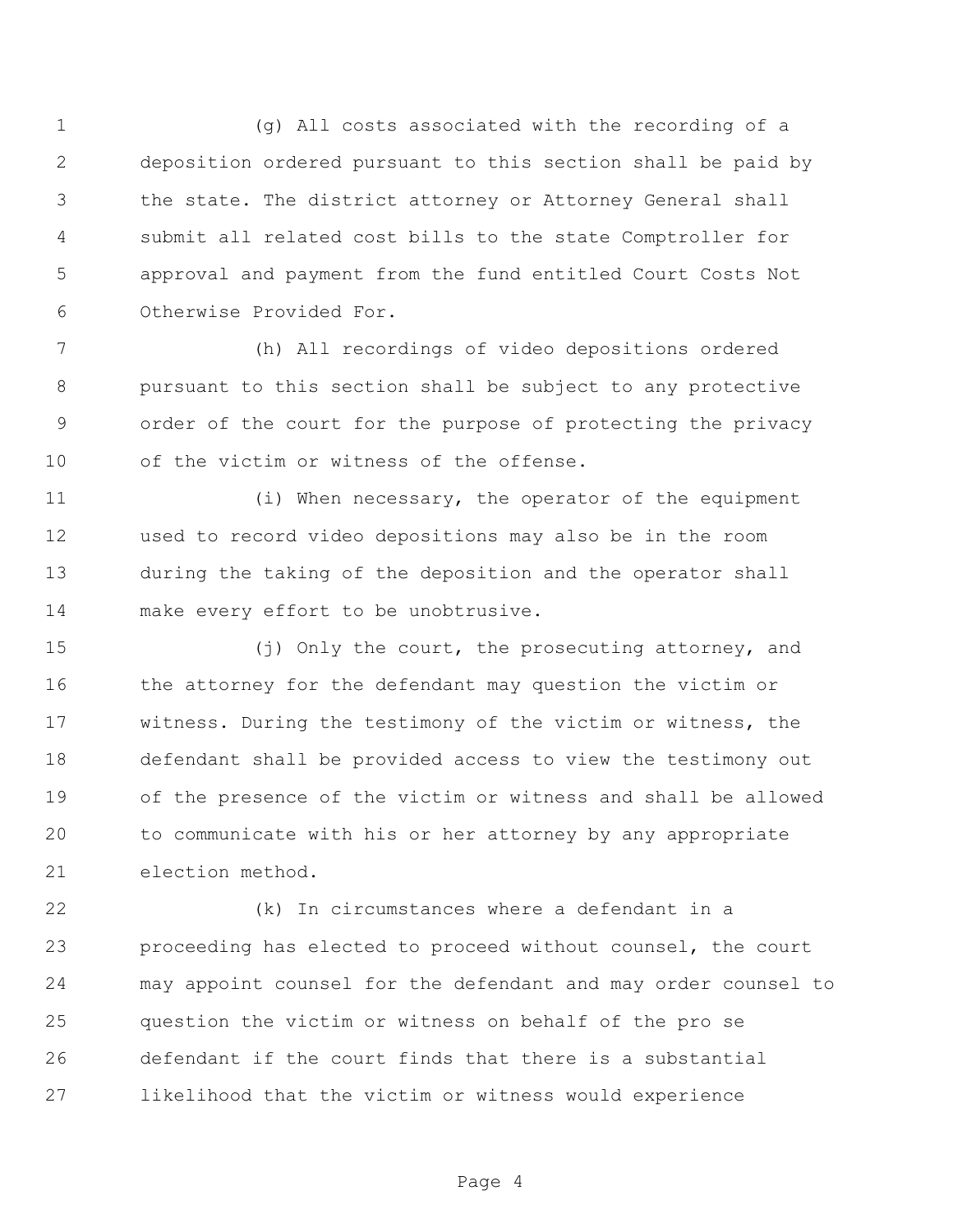emotional harm if the defendant were allowed to question the victim or witness.

 Section 2. (a) In any criminal prosecution under Article 8 of Chapter 6 of Title 13A, Code of ALabama 1975, the court, on motion of the state or the defendant prior to the trial of the case, may order that the testimony of any victim of the crime or witness to the crime shall be viewed and heard at trial by the court and the finder of fact by closed circuit equipment. In ruling on the motion, the court shall take into consideration the nature of the offense, the nature of 11 testimony that may be expected, and the possible effect that the testimony in person at trial may have on the victim or witness, along with any other relevant matters that may be required by Supreme Court rule.

 (b) If the court orders that the victim's or witness's testimony in court shall be by closed circuit equipment, the testimony shall be taken outside the courtroom in the judge's chambers or in another suitable location designated by the judge.

 (c) Examination and cross-examination of the victim or witness shall proceed as though the victim or witness was testifying in the courtroom. The following individuals may be present in the room with the victim or witness during his or her testimony:

(1) The prosecuting attorney.

26 (2) The attorney of the defendant.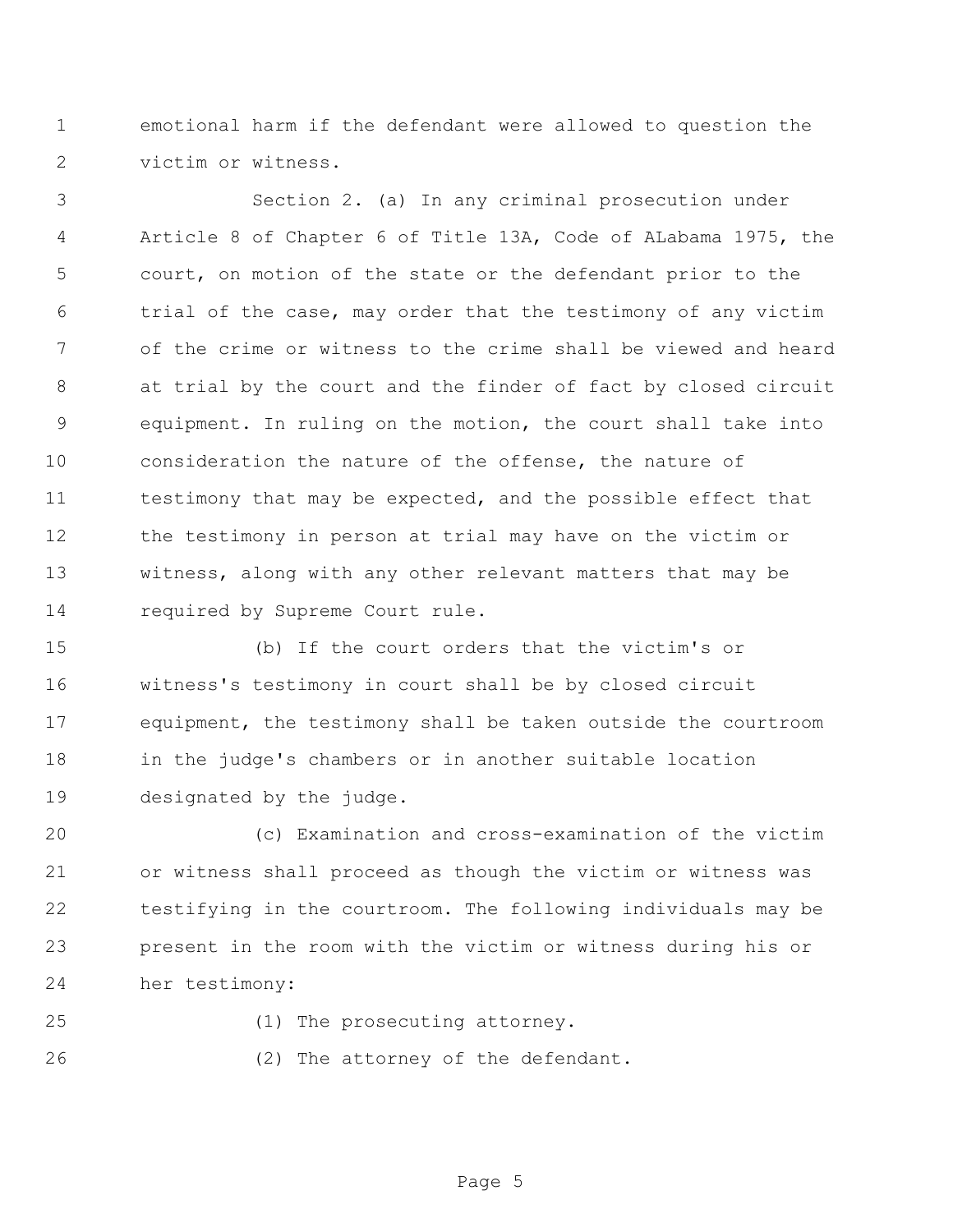(3) A person whose presence, in the judgment of the court, contributes to the well-being of the victim or witness and who has dealt with the victim or witness in a therapeutic setting regarding the abuse.

 (4) In the discretion of the court, any additional person, including the parent or legal guardian, except the defendant.

 (d) All costs incurred by the district attorney or Attorney General to make it possible for the court and the trier of the fact to view the testimony of the victim or witness by closed circuit equipment as provided in this section shall be paid by the state. The district attorney or Attorney General shall submit all bills for costs to the state Comptroller for approval and payment from the fund entitled Court Costs Not Otherwise Provided For.

 (e) The operators of the closed circuit equipment may also be in the room and shall make every effort to be unobtrusive.

 (f) Only the court, the prosecuting attorney, and the attorney for the defendant may question the victim or witness. During the victim's or witness's testimony by closed circuit equipment, the defendant, the judge, and the jury shall remain in the courtroom. The video feed showing the victim or witness shall remain visible to the defendant, the judge, and the jury at all times during the testimony and cross-examination of the victim or witness.

Page 6